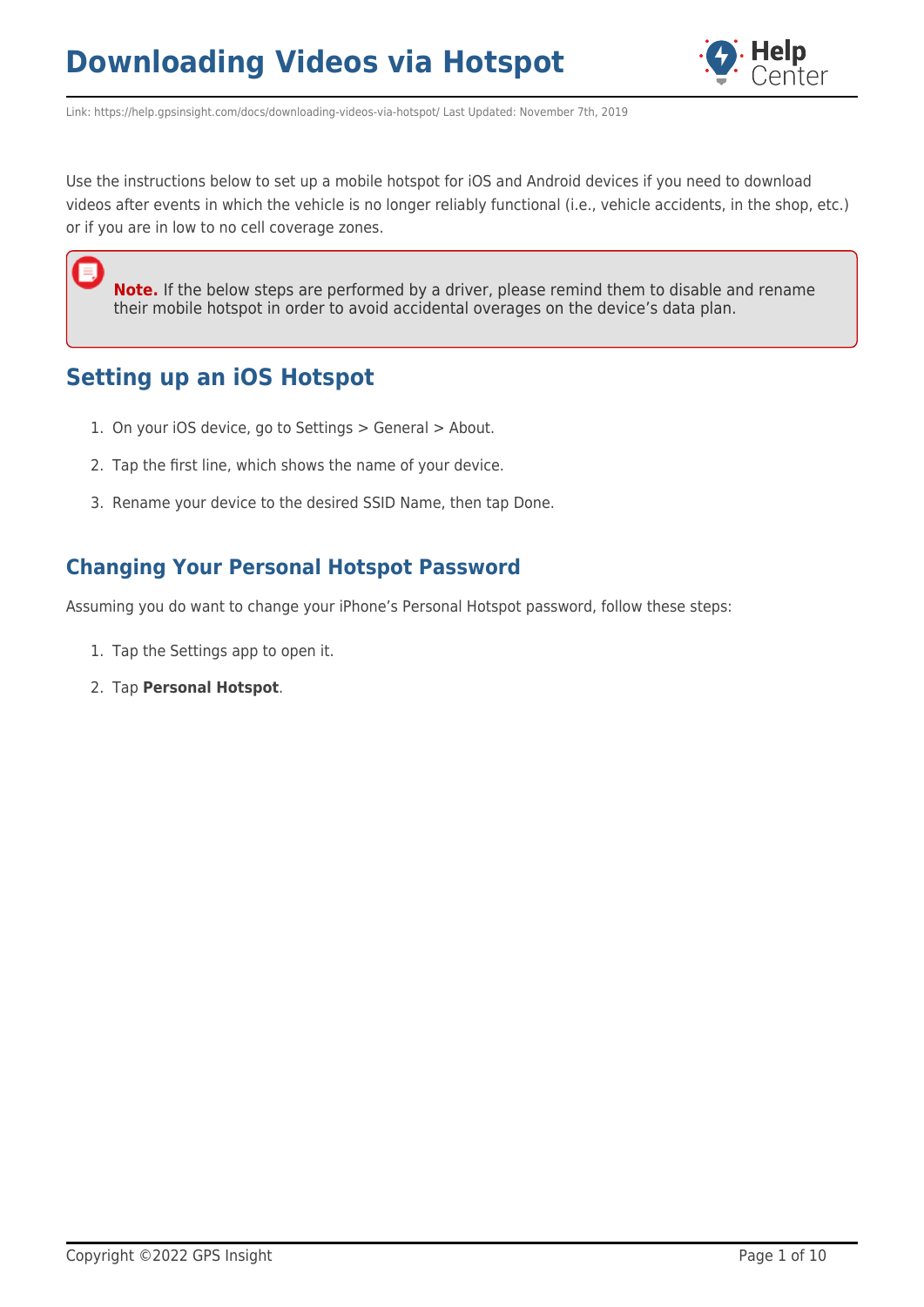

Link: https://help.gpsinsight.com/docs/downloading-videos-via-hotspot/ Last Updated: November 7th, 2019

|                                         | <b>Settings</b>       |               |
|-----------------------------------------|-----------------------|---------------|
| $\ast$                                  | Bluetooth             | On $>$        |
| $\left[ \mathbf{u}_{\mathbf{b}}\right]$ | Cellular              | $\geq$        |
| ⊛                                       | Personal Hotspot      | Off >         |
|                                         |                       |               |
| <b>Ci</b>                               | Notifications         | $\rm{>}$      |
| $\blacktriangleleft 0$                  | Sounds & Haptics      | $\geq$        |
| $\mathbf{C}$                            | Do Not Disturb        | $\,>\,$       |
| х                                       | Screen Time           | $\geq$        |
|                                         |                       |               |
| ⊙                                       | General               | $\geq$        |
| ខ                                       | <b>Control Center</b> | $\rm{>}$      |
| AA                                      | Display & Brightness  | ⋗             |
| ⊛                                       | Accessibility         | $\,>\,$       |
| ₩                                       | Wallpaper             | $\geq$        |
|                                         | Siri & Search         | $\geq$        |
| 21                                      | Face ID & Passcode    | $\mathcal{P}$ |

3. Tap the Wi-Fi Password menu.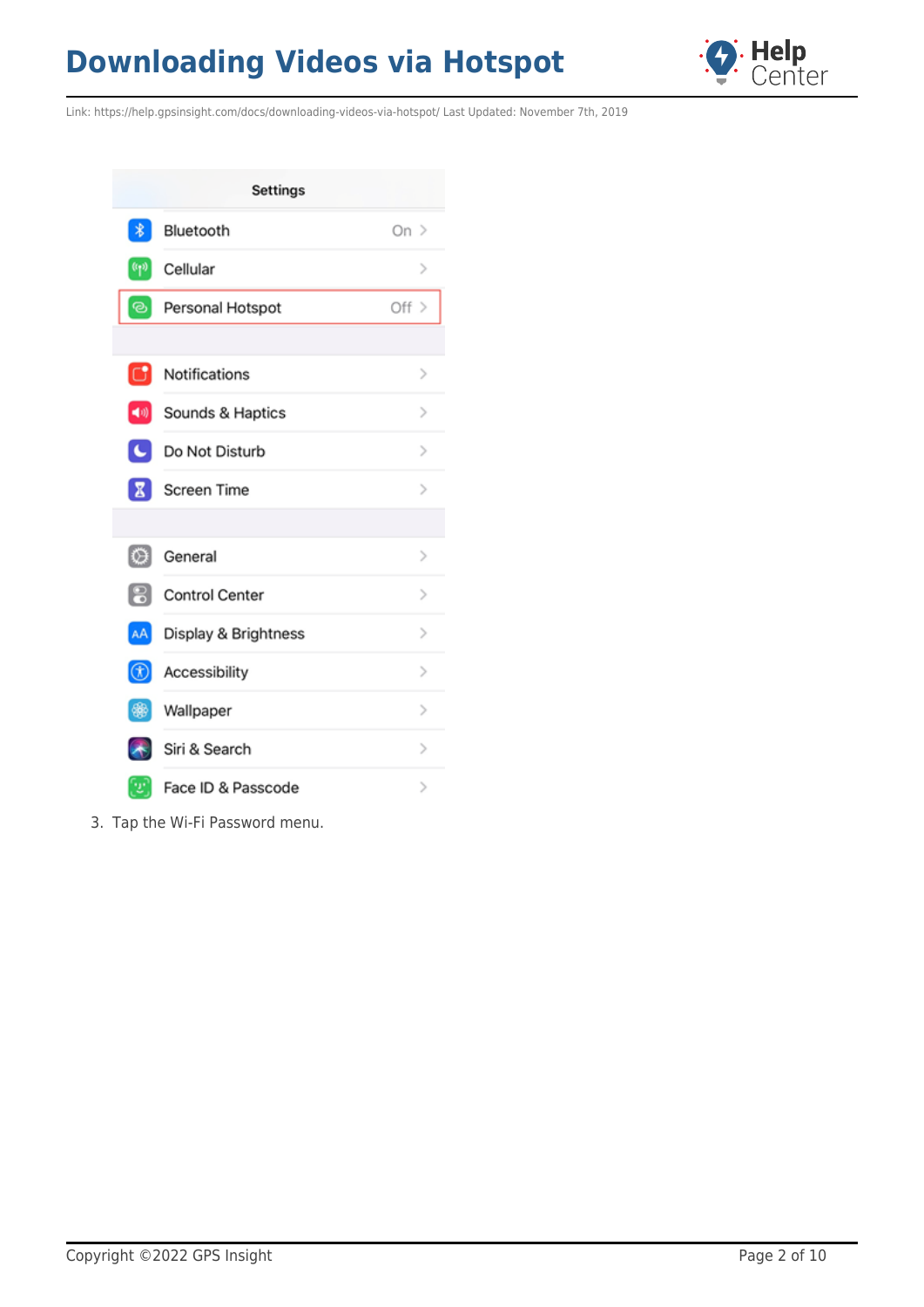

Link: https://help.gpsinsight.com/docs/downloading-videos-via-hotspot/ Last Updated: November 7th, 2019



4. Tap the **X** on the right side of the Password field to delete the current password.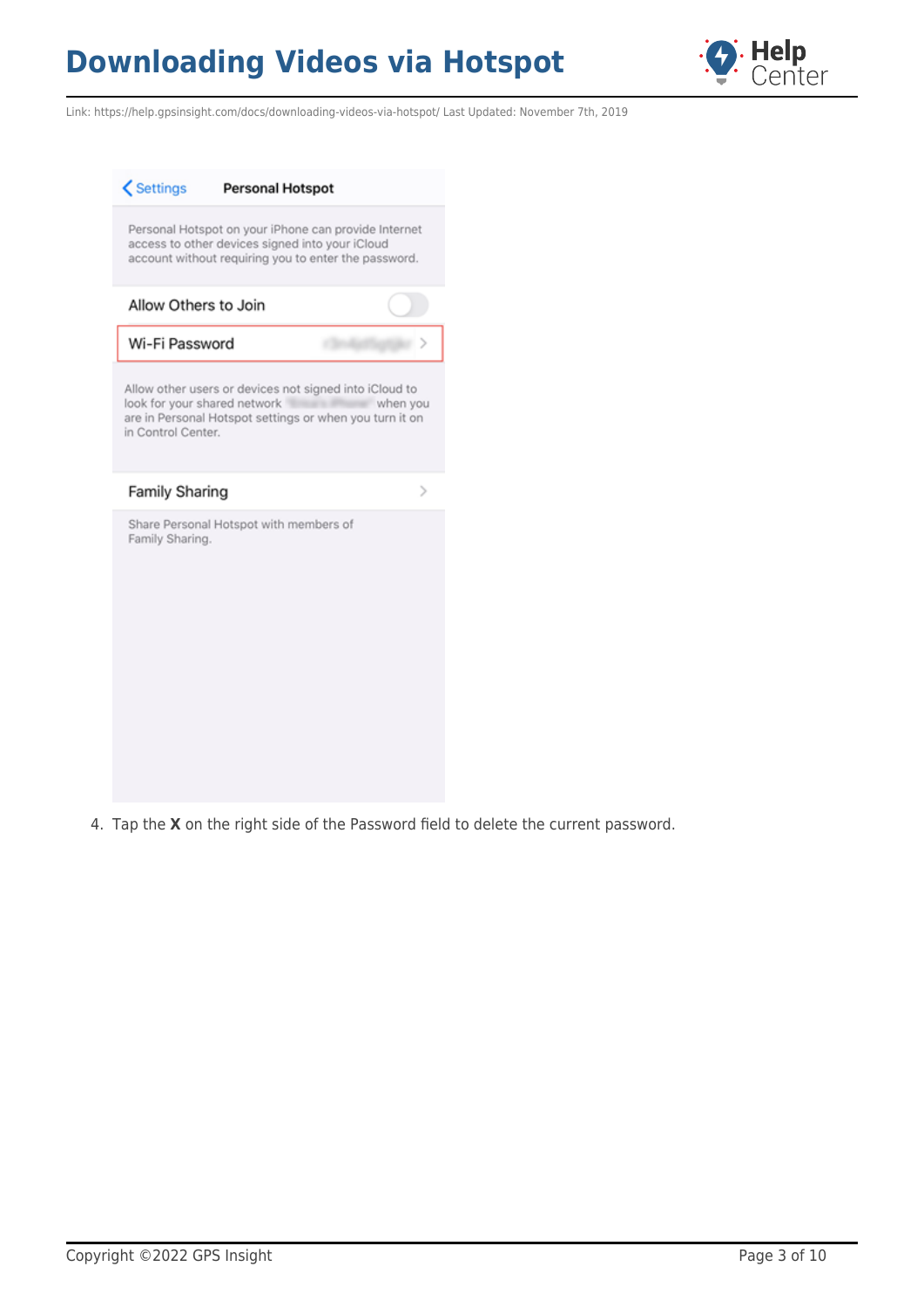

Link: https://help.gpsinsight.com/docs/downloading-videos-via-hotspot/ Last Updated: November 7th, 2019



- 5. Type in the new password that you want to use.
- 6. Tap **Done** in the top right corner.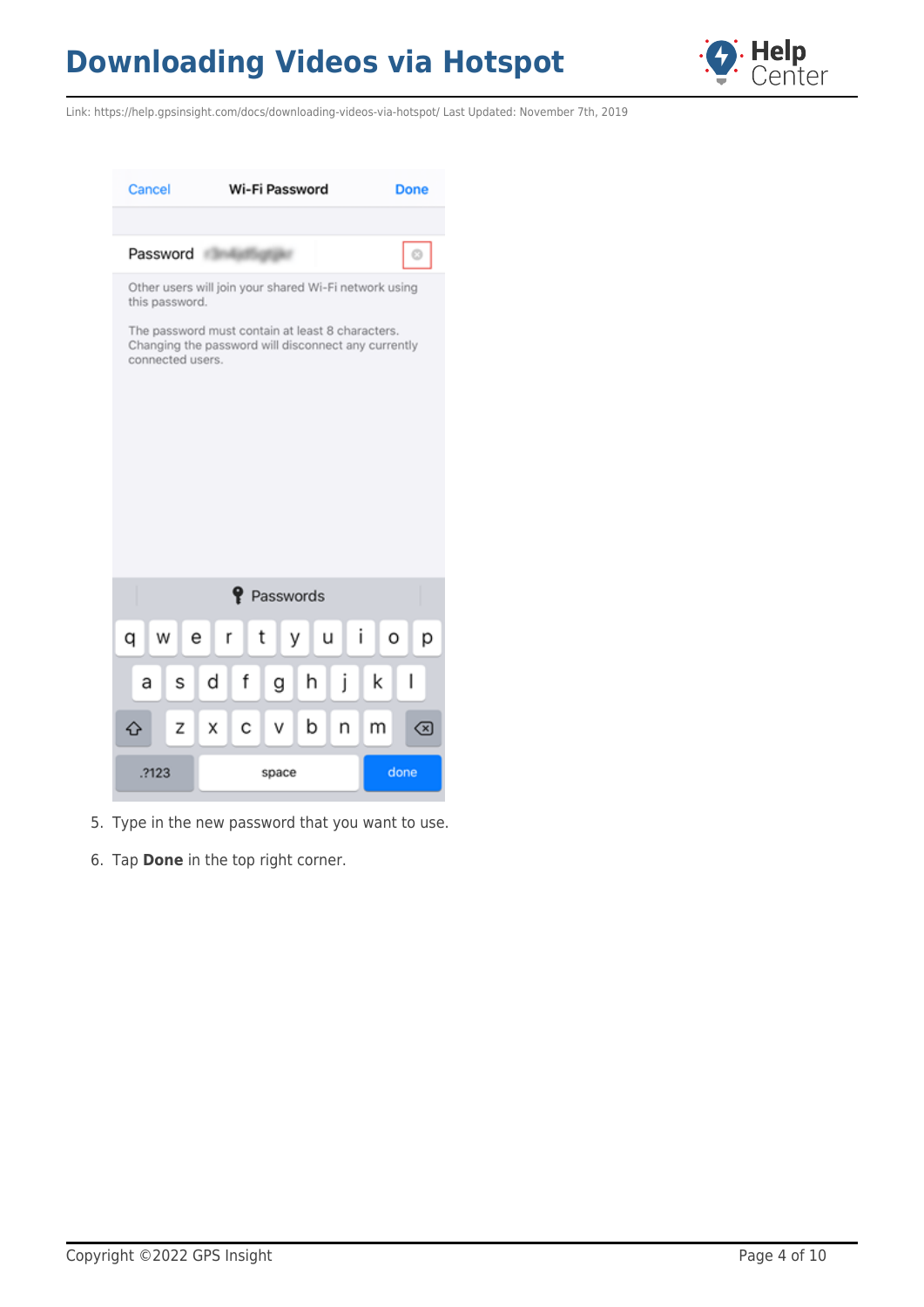

Link: https://help.gpsinsight.com/docs/downloading-videos-via-hotspot/ Last Updated: November 7th, 2019



### **Setting up an Android Hotspot**

1. Select **Settings** from the menu.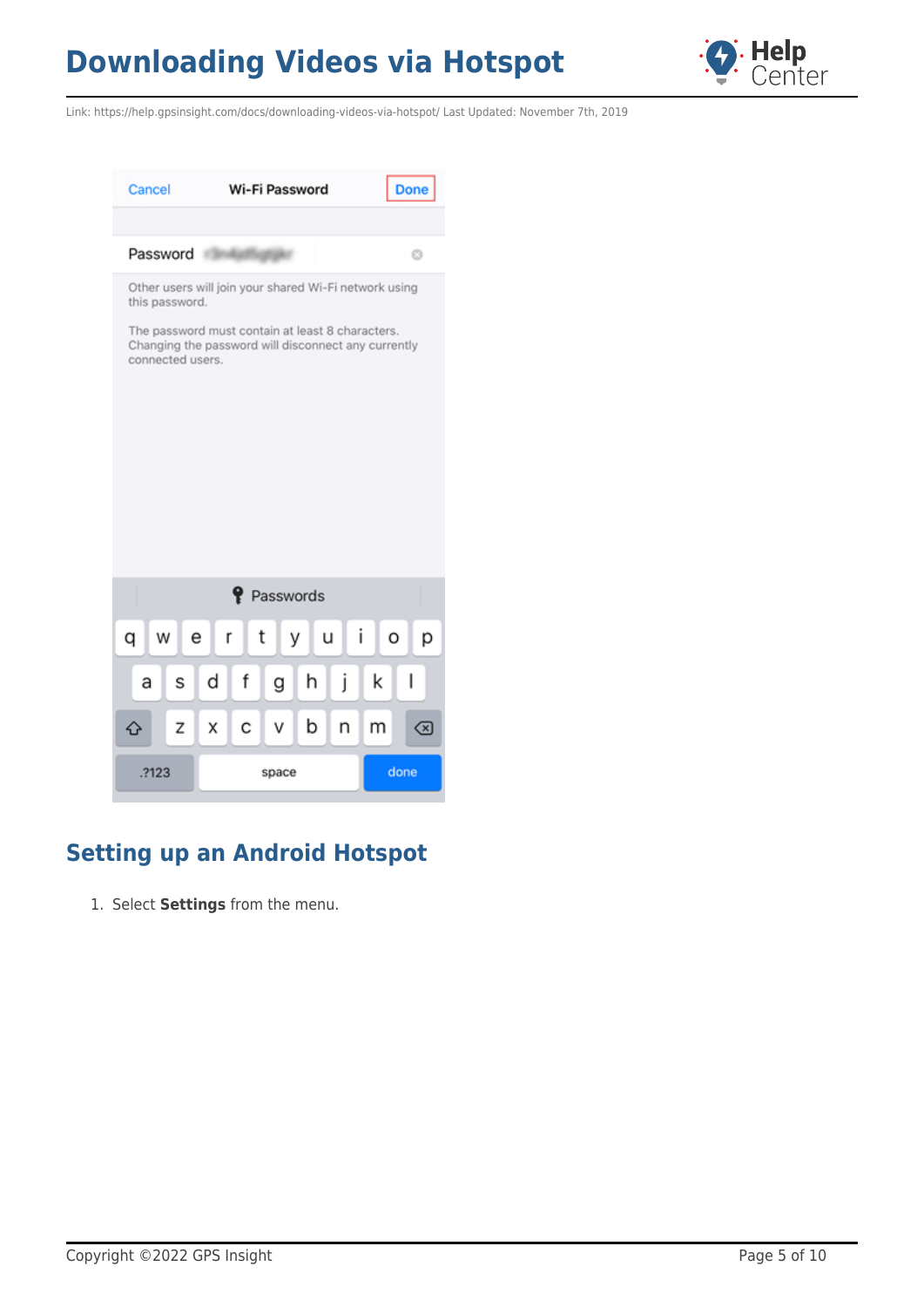

Link: https://help.gpsinsight.com/docs/downloading-videos-via-hotspot/ Last Updated: November 7th, 2019



2. Select **Connections**.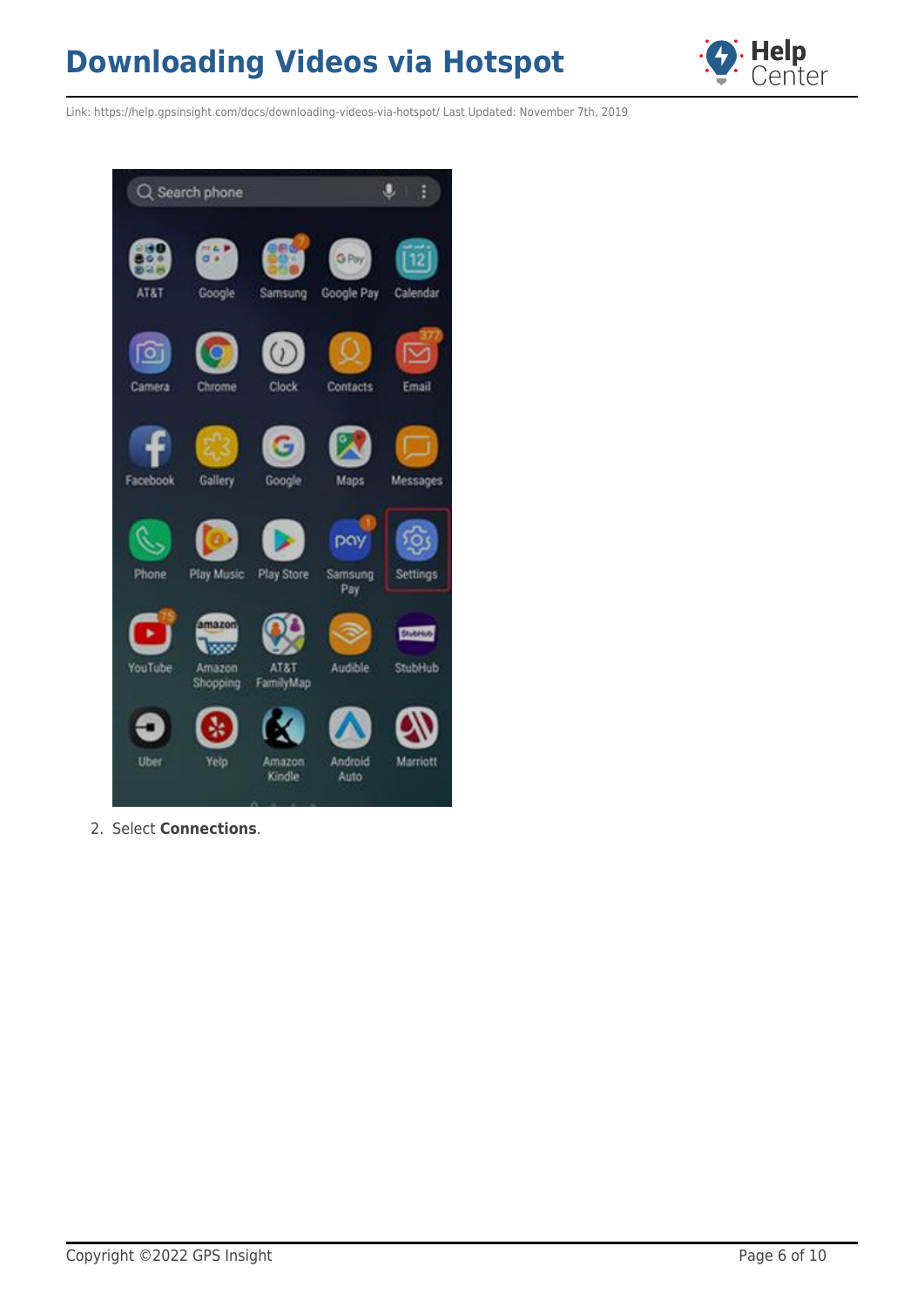

Link: https://help.gpsinsight.com/docs/downloading-videos-via-hotspot/ Last Updated: November 7th, 2019



3. Select **Mobile Hotspot and Tethering**.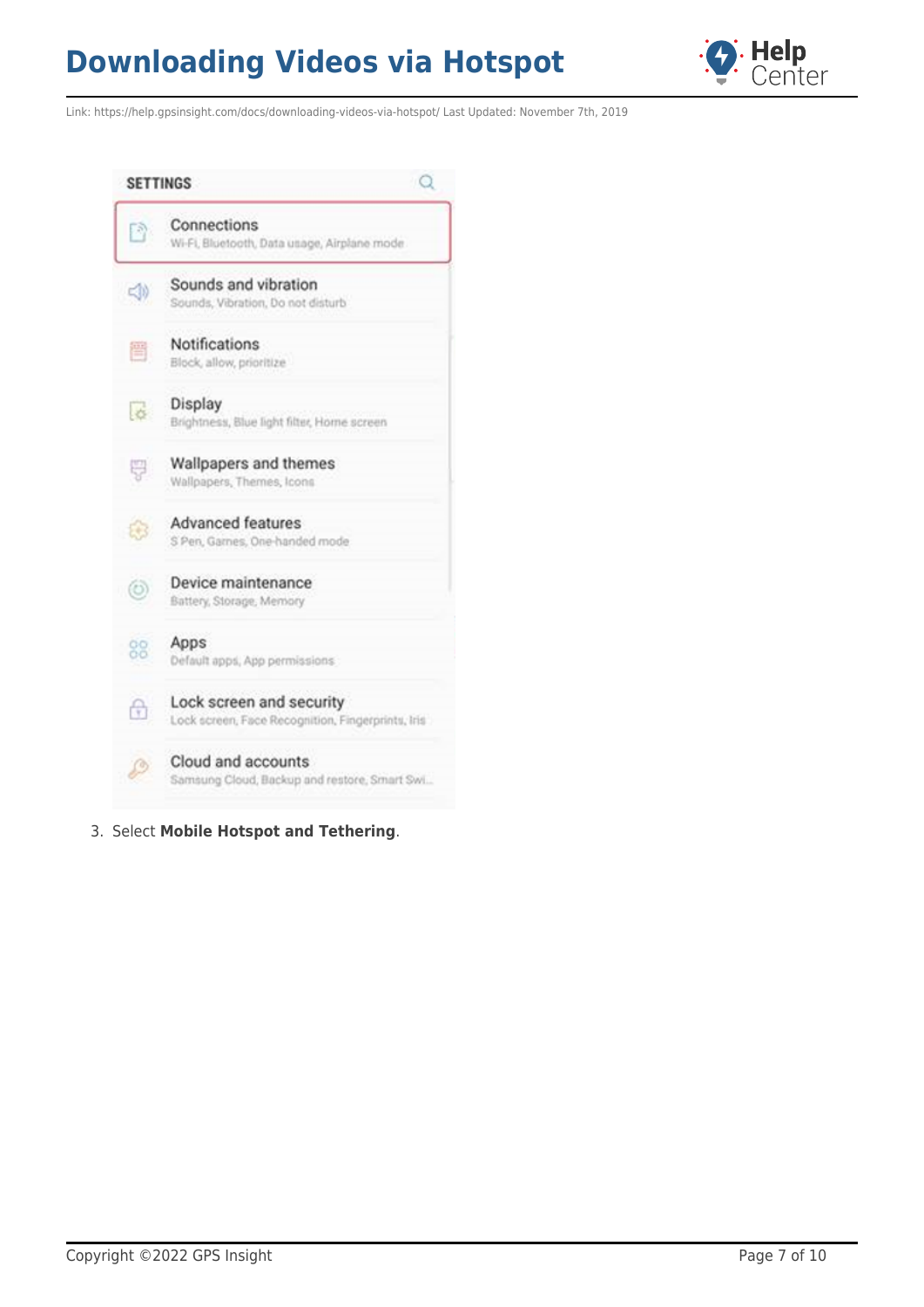

Link: https://help.gpsinsight.com/docs/downloading-videos-via-hotspot/ Last Updated: November 7th, 2019

| <b>CONNECTIONS</b>                                                                  |     |
|-------------------------------------------------------------------------------------|-----|
| Wi-Fi<br>Connect to Wi-Fi networks.                                                 |     |
| Wi-Fi calling                                                                       |     |
| Bluetooth<br>On                                                                     |     |
| Phone visibility<br>Allow other devices to find your phone and<br>transfer files.   |     |
| Data usage                                                                          |     |
| Airplane mode<br>Turn off calling, messaging, and Mobile data.                      |     |
| NFC and payment<br>Make mobile payments, share data, and read<br>or write NFC tags. | 不安的 |
| Mobile Hotspot and Tethering                                                        |     |
| Mobile networks                                                                     |     |
| Location<br>High accuracy                                                           |     |
| More connection settings                                                            |     |

4. Select **Mobile Hotspot**.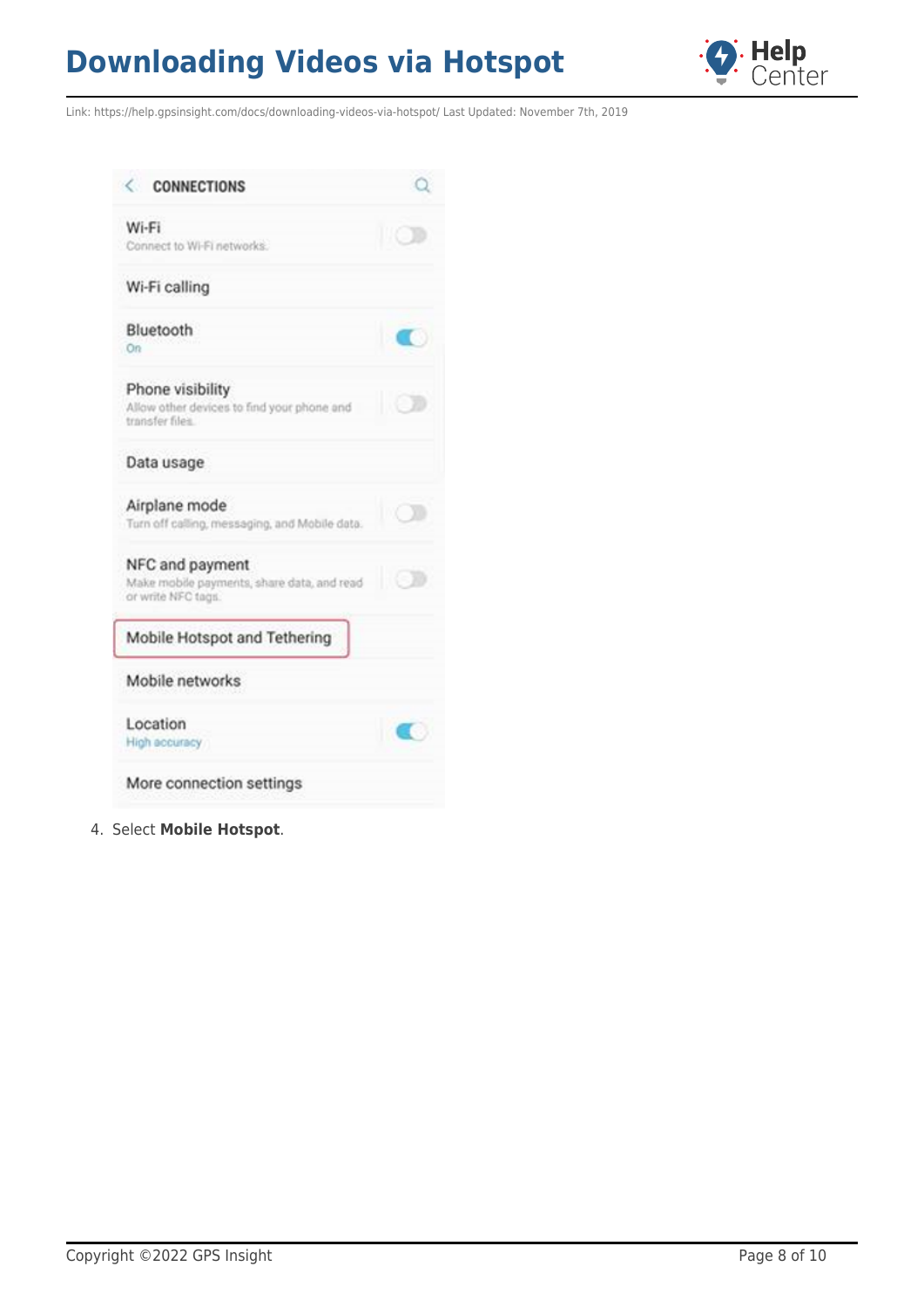

Link: https://help.gpsinsight.com/docs/downloading-videos-via-hotspot/ Last Updated: November 7th, 2019

| Mobile Hotspot<br><b>Off</b>             | IIO |
|------------------------------------------|-----|
| USB tethering<br>No USB devices commeded |     |
|                                          |     |
|                                          |     |
|                                          |     |
|                                          |     |
|                                          |     |
|                                          |     |
|                                          |     |
|                                          |     |
|                                          |     |
|                                          |     |

#### 5. Toggle **ON**.

- 6. Select the current name of the mobile hotspot and rename.
- 7. Change the password.